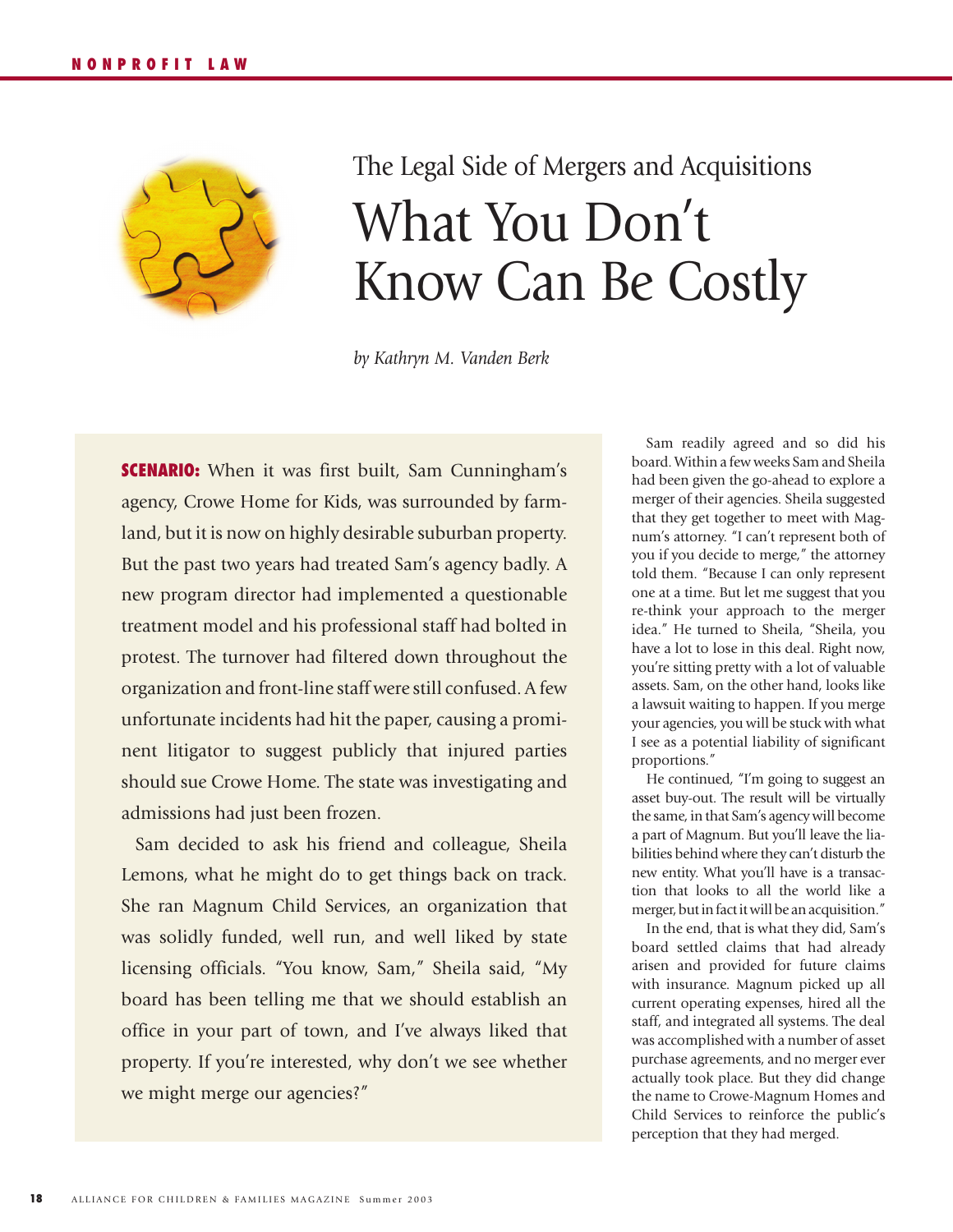**FR** common my vantage point, there are dozens of mergers that are negotiated for every one that actually occurs. Perhaps this is because nonrom my vantage point, there are dozens of mergers that are negotiated for every one that actually profit boards just hate the thought of giving up their autonomy, or their special place in the community. Perhaps it's because they are suspicious of a process that is so legalistic. I hope to demystify the process somewhat by explaining its components, as well as bring to your attention an alternate process that can be substituted where merger is impossible or inadvisable.

Nonprofit merger partners are often more concerned with blending their programs and cultures than with blending two legal entities. For this reason,

lawyers are often not consulted until well into the process, when it's time to cross the t's and dot the i's. For example, we sometimes get called into a situation after the executives and board have been working on merger details for a long time. By that time there is a

huge investment of emotion and buyin. At this point, they don't want to hear from a lawyer that the groundwork hasn't been properly laid, or that there is a faulty legal basis that will require a great deal of work to resolve.

In rare occasions, attorneys are asked to serve as the sole legal counsel for the entire merger. It is tempting to do this, and in some cases we have, but it is important to recognize that in most situations the merger partners will have at least some interests that are adverse, and it is the attorney's job to find these adversities and ensure they are not overlooked. My suggestion is this: as soon as you decide that a merger is possible and desirable, begin working with legal counsel.

## **Two Main Types of Mergers**

In a *survivorship merger*, the assets and liabilities of both entities combine under the name of one of the pre-merger

parties, and this entity is designated as the survivor. After the merger is official, the other entity is dissolved. In a *consolidation merger*, the two organizations form a new third entity into which all of their assets and liabilities are transferred. This entity is the survivor, and both merging organizations disappear. In a true merger, as either of these would be, the surviving entity will contain not only all assets of the merged entities, but all of the outstanding liabilities as well.

Many organizations can't afford to actually merge their legal entities because the liabilities of one or both would bring down the resulting organization. In this case, the partners actually

Many organizations can't afford to actually merge their legal entities because the liabilities of one or both would bring down the resulting organization.

> engage in an *asset acquisition* rather than a merger, with one organization purchasing the assets of the other, and leaving the liabilities where they originally were. The transaction is usually announced to the world as a merger, but it is not. This asset buy-out approach is a particularly useful strategy when one of the partners is weak due to operational losses, lawsuits, or the loss of key contracts.

## **Merger Documents**

When merger discussions are about to begin, representatives of both parties sign two important documents. A *Letter of Agreement* officially establishes the parties' mutual intention to explore the merger, documents their boards' approval of that process, and identifies who will serve on the merger committee.

A *Confidentiality and Nondisclosure Agreement* is a pledge by each party that the information disclosed in the course

of merger discussions will remain confidential. This is particularly important where there are merger discussions with more than one potential partner, or where the prospects may be in competition with each other due to overlapping geographic or programmatic involvements.

A *Due Diligence Checklist* will assign roles to key personnel so that all aspects of the merger can be examined. Due diligence reviews will examine legal documents, audits and other financial statements, program policies, third party contracts, organization charts and staffing lists, personnel policies and procedures, licenses, deeds, leases, and every other form of organi-

> zational document. The review can be even more thorough than an accreditation survey. By the end of the due diligence period, you will know each others' organizations from the inside out.

> It is wise to issue a number of *Internal and External Announcements* that are carefully crafted to keep key stakeholders

up to date and involved, but only as involved as your leadership wishes them to be. Key staff should be told what to say when asked by line staff. Licensing and accrediting bodies need to be informed about transitions. Church denominations and significant donors should be informed so as not to disrupt sensitive donor relationships.

The *Merger Agreement and Plan* that emerges from your discussions is a legal document that defines terms, identifies the parties, establishes the exact nature of the merger, sets forth your mission, vision, aims and objectives, and settles issues related to the integration of programs and staffing, transfer of titles of facilities and equipment, finances, the new management and governance structure, transfer of contracts, disclosure of all potential liabilities, etc. In some states this is filed as part of the merger process; in others it is simply referred to. It is extremely important that you pay